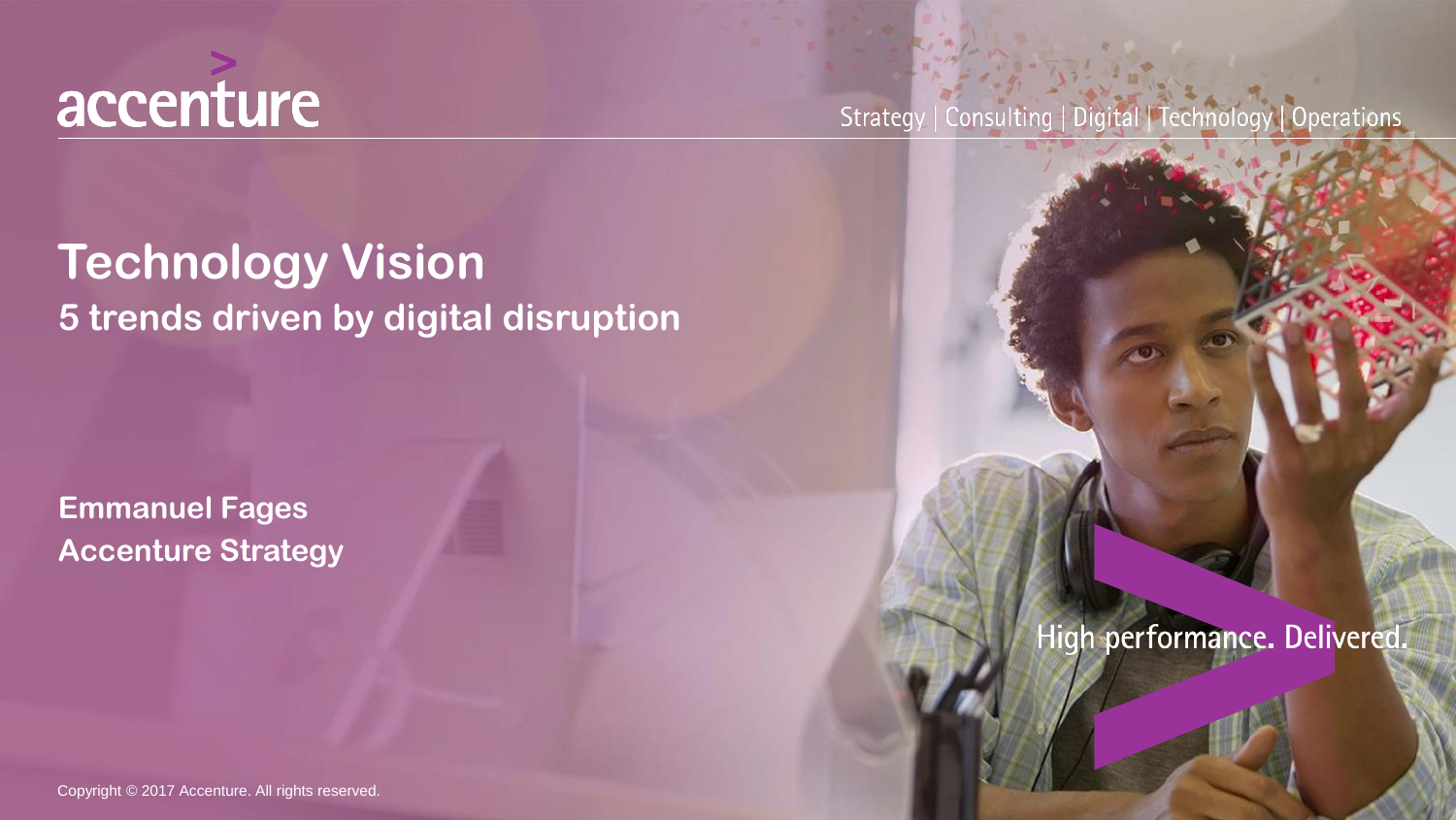# **Technology for People: The era of the intelligent enterprise**



High performance. Delivered.

2

The Accenture Technology Vision 2017 identifies five technology trends fueled by digital disruptions

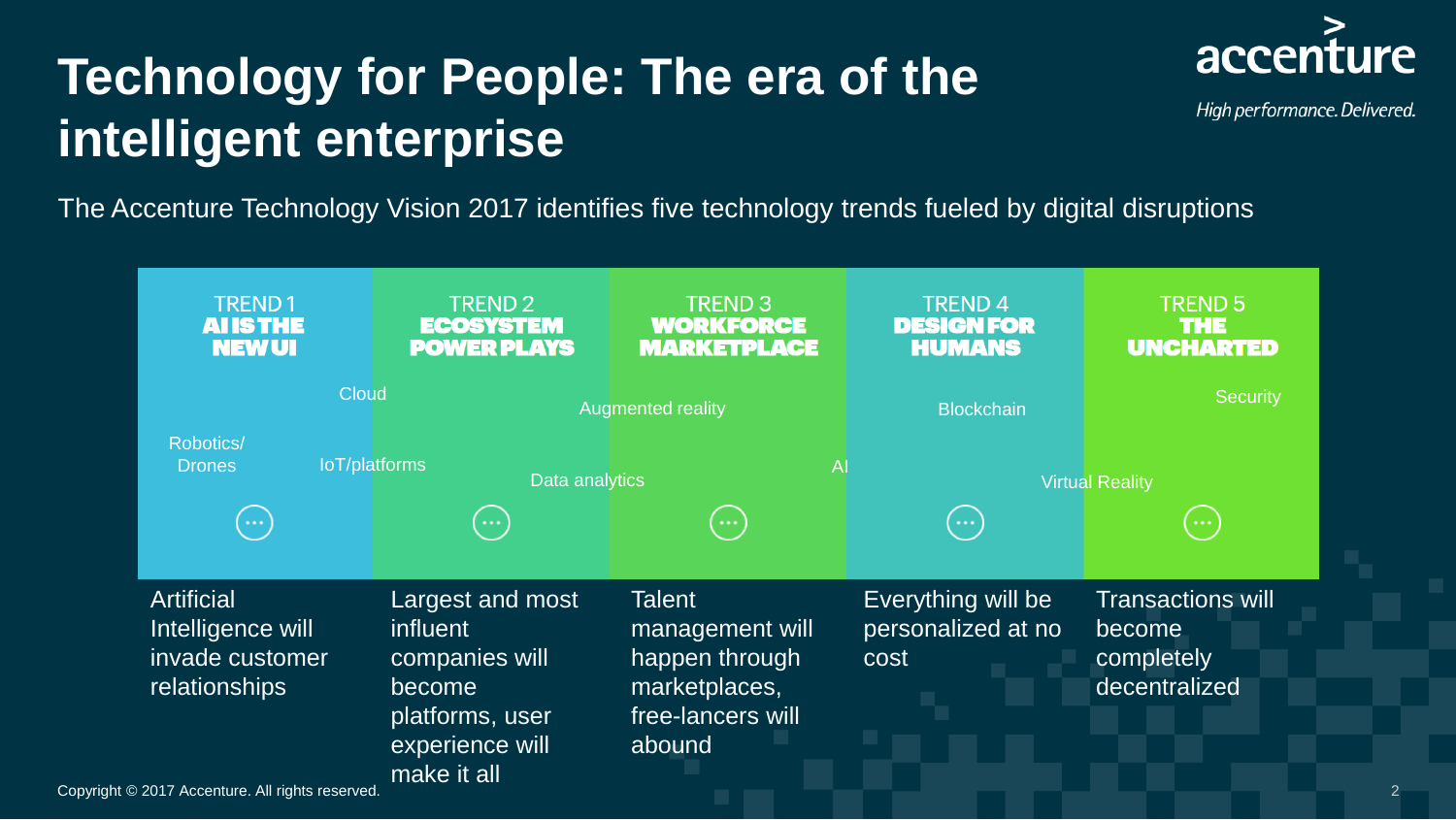

High performance. Delivered.

#### Trend 1

# **AI is the new UI**

AI is taking on more sophisticated roles within technology interfaces – and quality needs to keep pace.

### Top Three Predictions

1. In 5 years, more than half of your customers will select your services based on your AI instead of your traditional brand.

2. In 7 years, most interfaces will not have a screen and will be integrated into daily tasks.

3. In 10 years, digital assistants will be so pervasive they'll keep employees productive 24/7/365, operating in the background for workplace interactions.

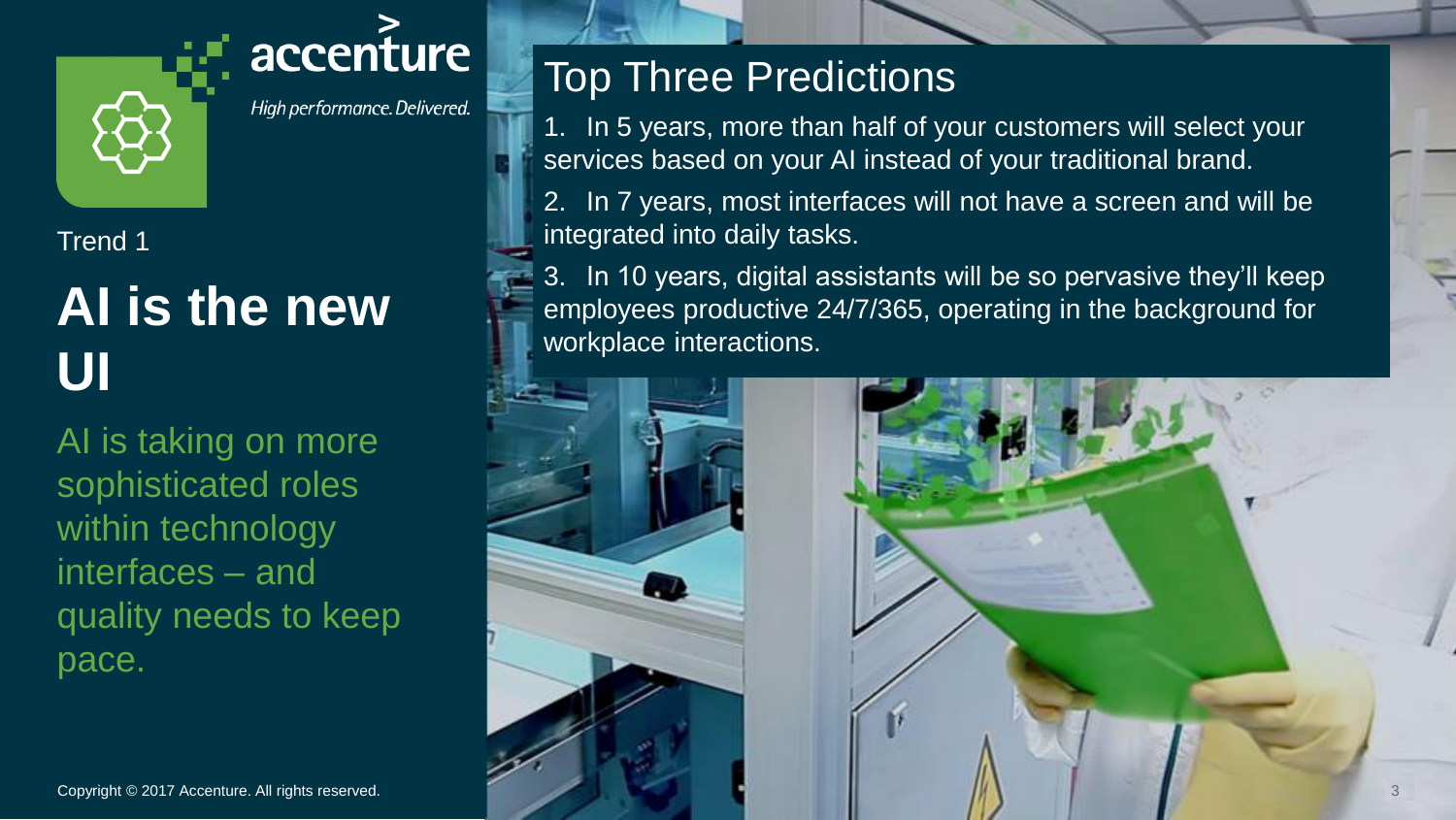

High performance. Delivered.

#### Trend 2

# **Ecosystem Power Plays**

### Top Three Predictions

1. In five years, the majority of customers will be purchasing goods or services through a digital 'middle man' – such as messaging platforms, smart assistants etc.

2. Five years from now, 80% of the S&P 500 will be engaged in multiple industry ecosystems.

3. In seven years' time, an industry leader from today will have transformed into an ecosystem company spanning multiple markets.

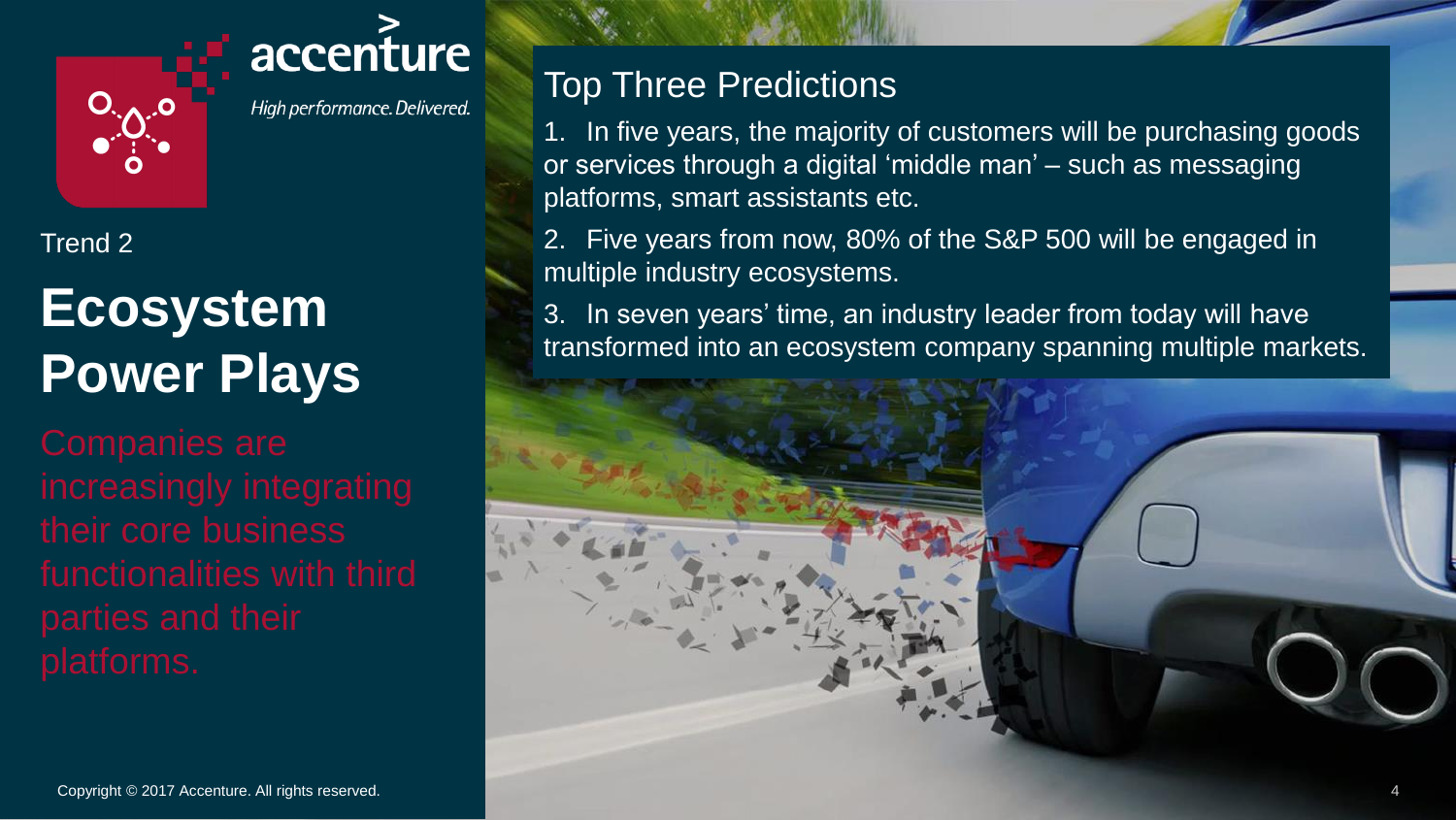

High performance. Delivered.

#### Trend 3

# **Workforce Marketplace**

Companies must take their first steps toward the corporate marketplace model today.

### Top Three Predictions

- 1. In 5 years or less, the judgments around full-time employment and freelancers will flip completely. **Talent marketplaces** will provide workers with improved earning opportunities.
- 2. Within 5 years , new, dominant leaders with business structures based on **small cores and powerful ecosystems** will emerge.
- 3. In 5 years, **on-demand labor platforms** will emerge as a primary driver of economic growth in developed/emerging economies.

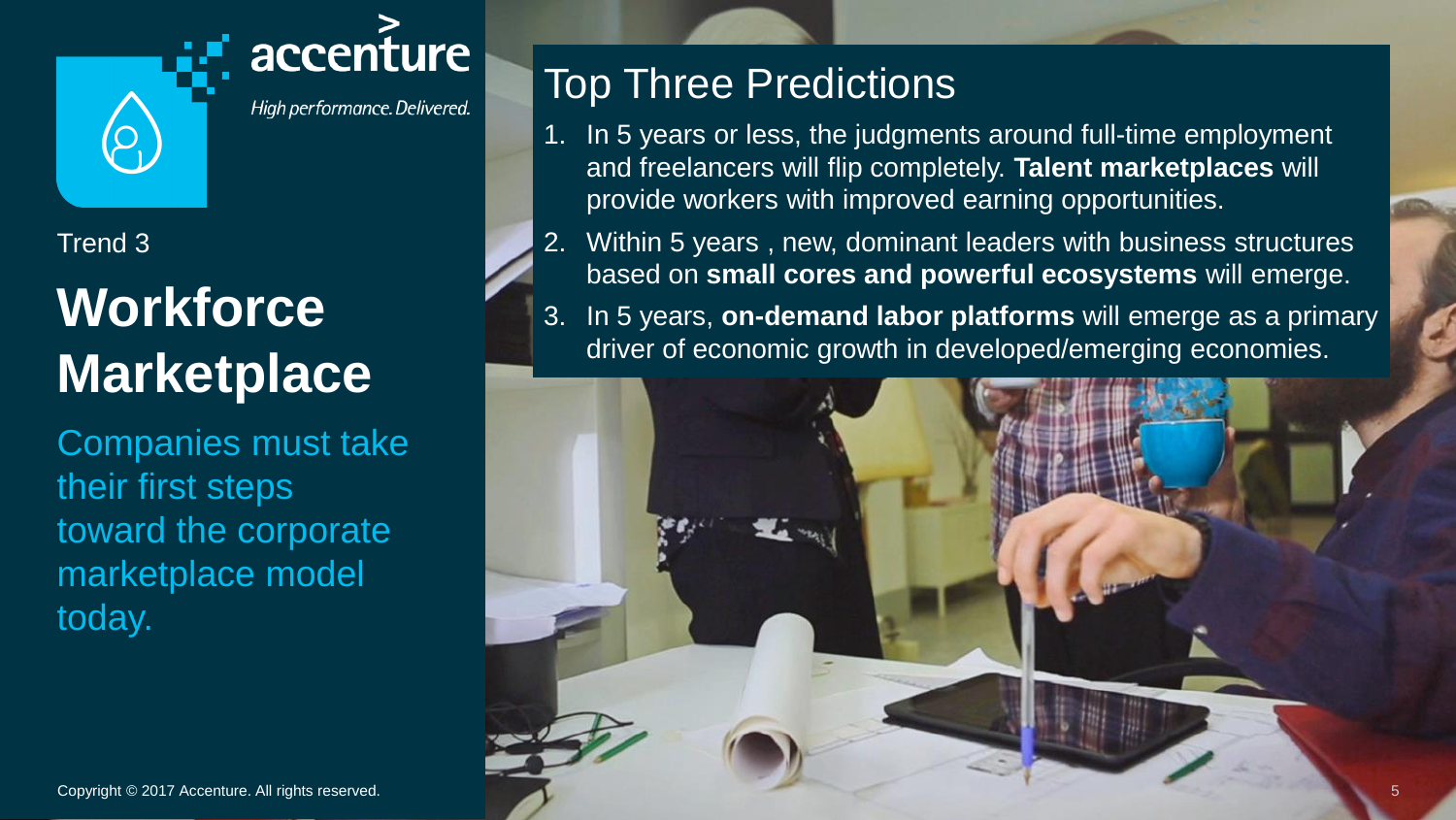

High performance. Delivered.

accenture

#### Trend 4

## **Design for Humans**

Expanded parameters of personalization

### Top Predictions

- 1. In 5 years or less, governments will **collaborate with businesses to drive sustainability shifts** in societal behavior.
- 2. By 2022, multinational organizations will introduce **employeefacing technologies** that are able to identify when a worker is frustrated and then alter the style of feedback or guidance automatically delivered to the worker.

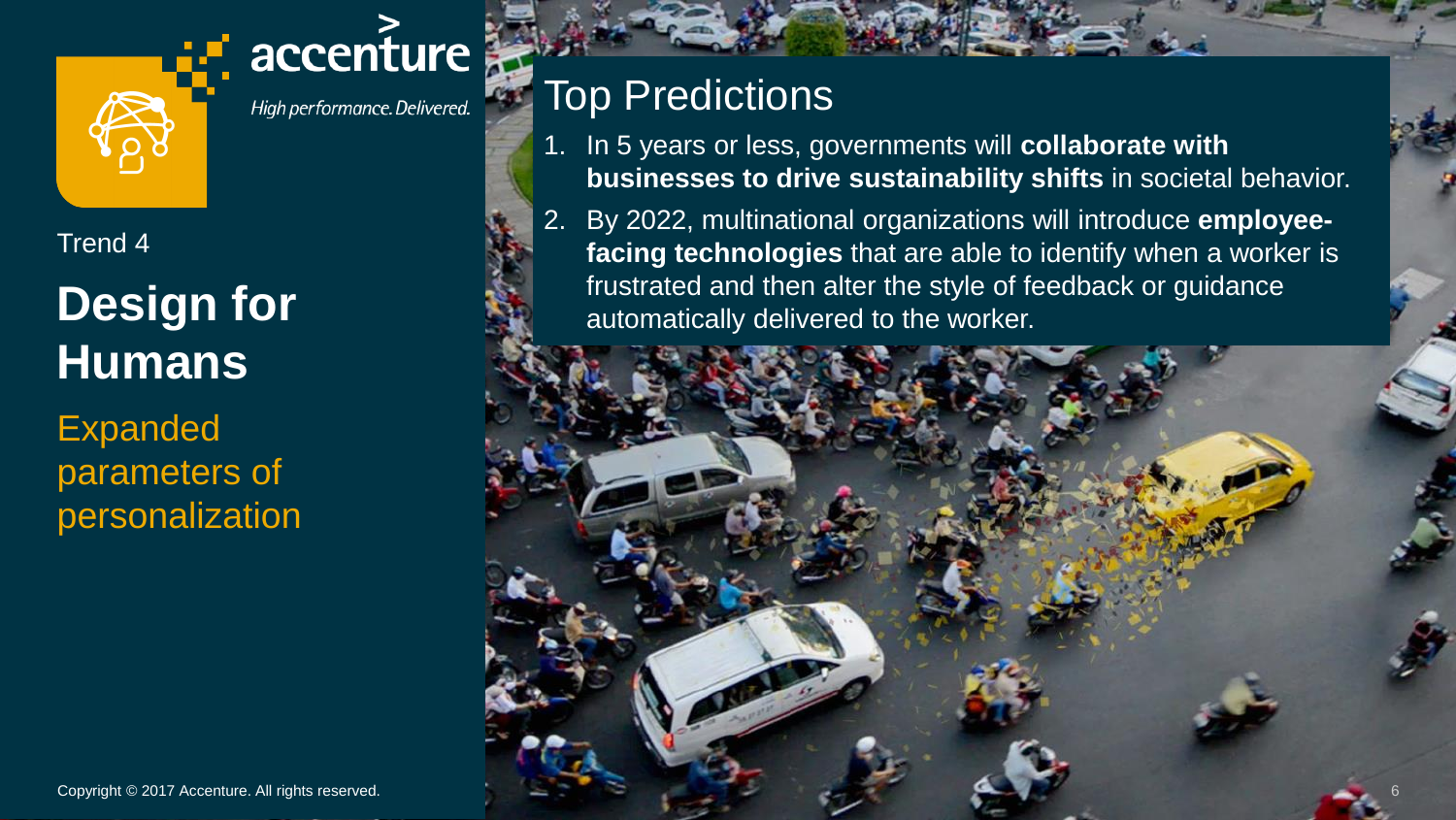

High performance. Delivered.

#### Trend 5

# **The Uncharted**

Businesses are not just creating new products and services; they're shaping new digital industries.

### Top Three Predictions

- 1. Within 3 years, for companies with mature digital strategies like Tesla, **industry boundaries will vanish**, and each new endeavor will amplify disruption.
- 2. By 2020, there will be entire **ecosystems requiring the use of smart contracts** in order to participate.
- 3. Within 5 years, new performance-based contracts taking the form of 'if/then/else' between two or more parties – will exclusively be **smart contracts that self-govern and self-execute.**

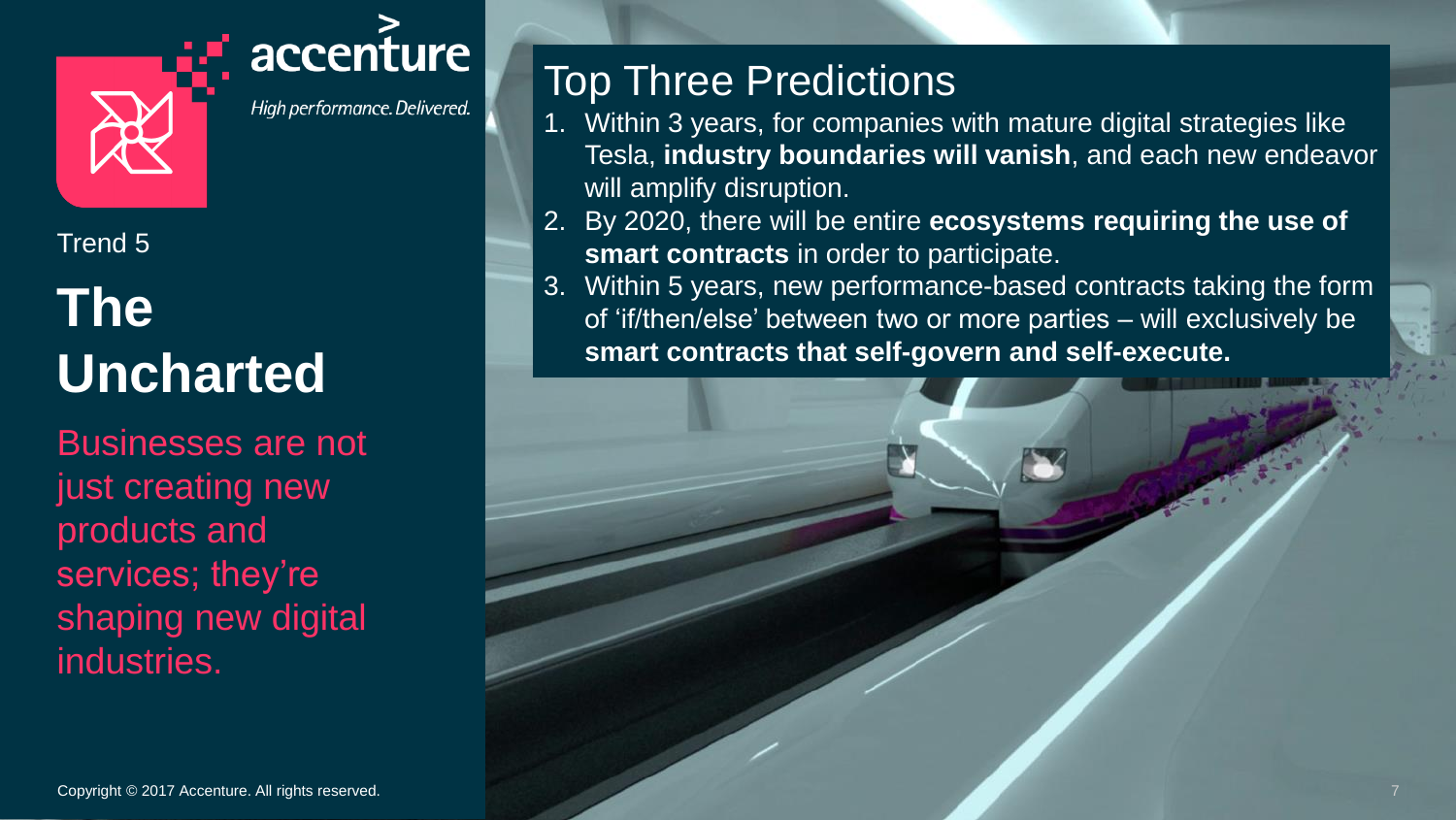#### **Accenture Technology Vision**



[Accenture Technology Vision 2017](https://www.accenture.com/us-en/insight-disruptive-technology-trends-2017)